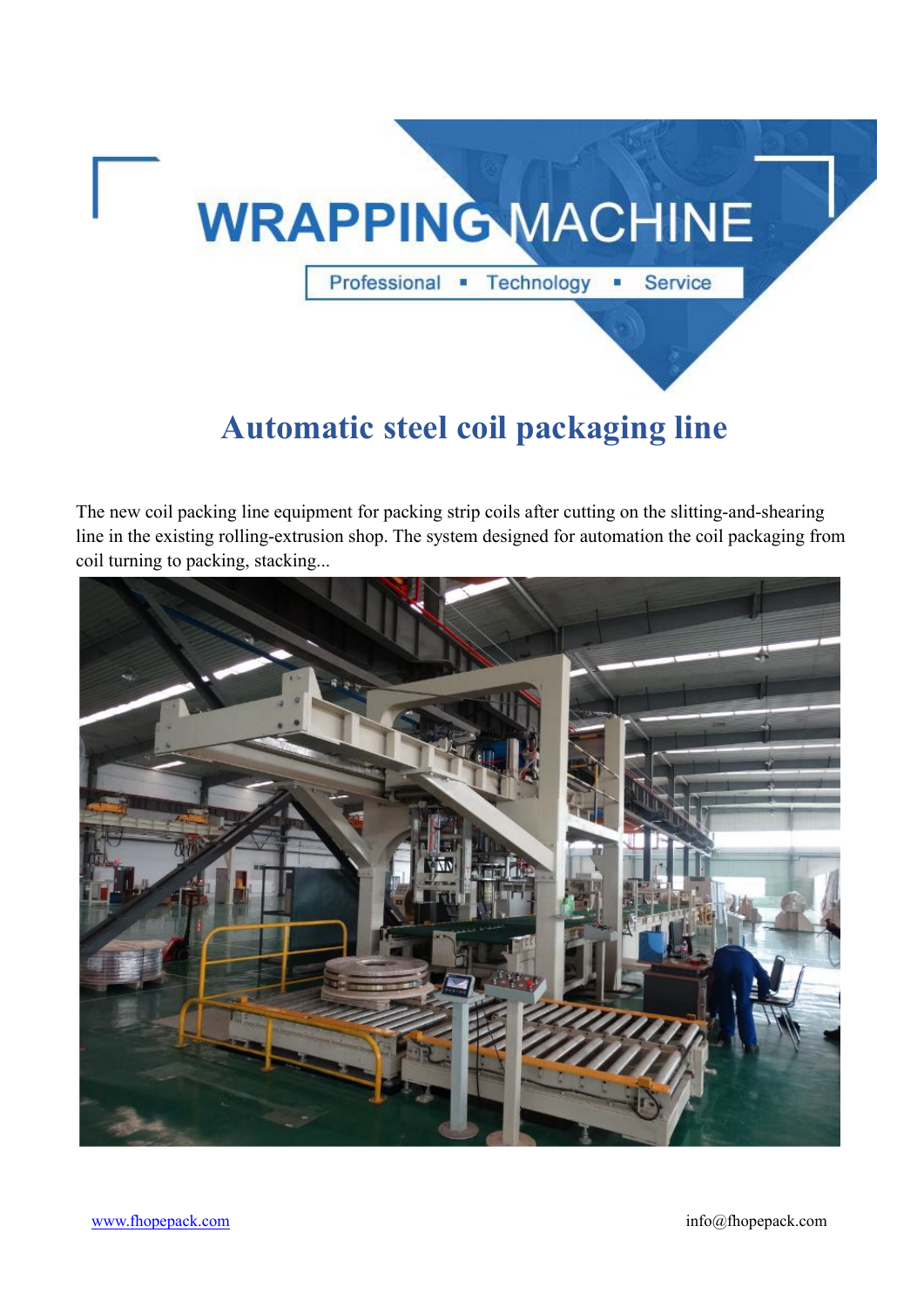# **Product Parameters**

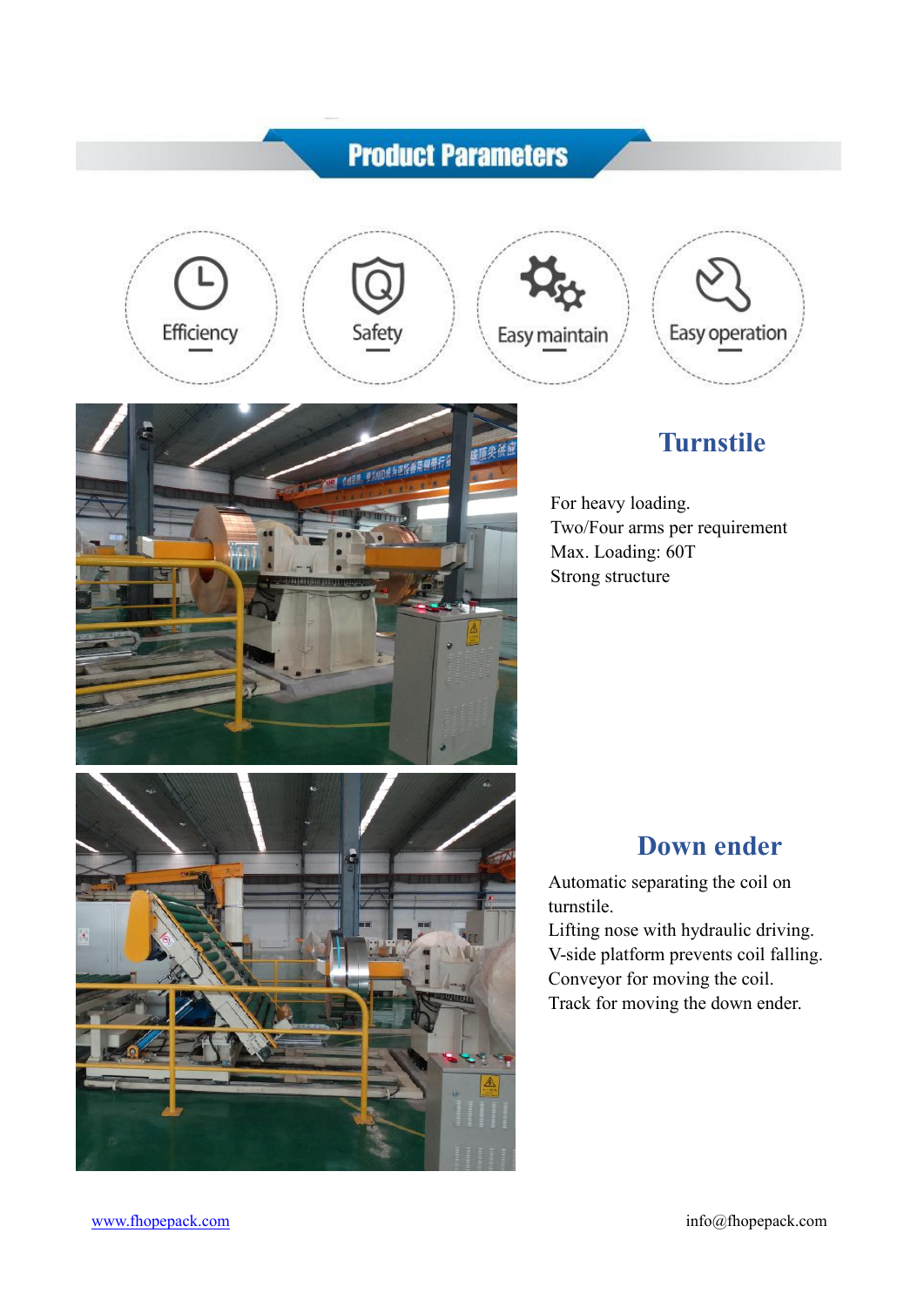#### **Down ender**

The strapping machine performs all the straps in different strapping position depending on the length of the bundles.<br>The automatic strapping machine is situated at a fixed point and the bundle moves to perform each strapping.



## **Wrapping machine**

The eye through type coil wrapping machine with conveyor working table for connecting production line.Wrapping tape tension can be adjusted.

Ring speed adjustable by convertor.<br>Roller speed adjustable by convertor. Roller speed adjustable by convertor. Packing tape tension can be adjusted.

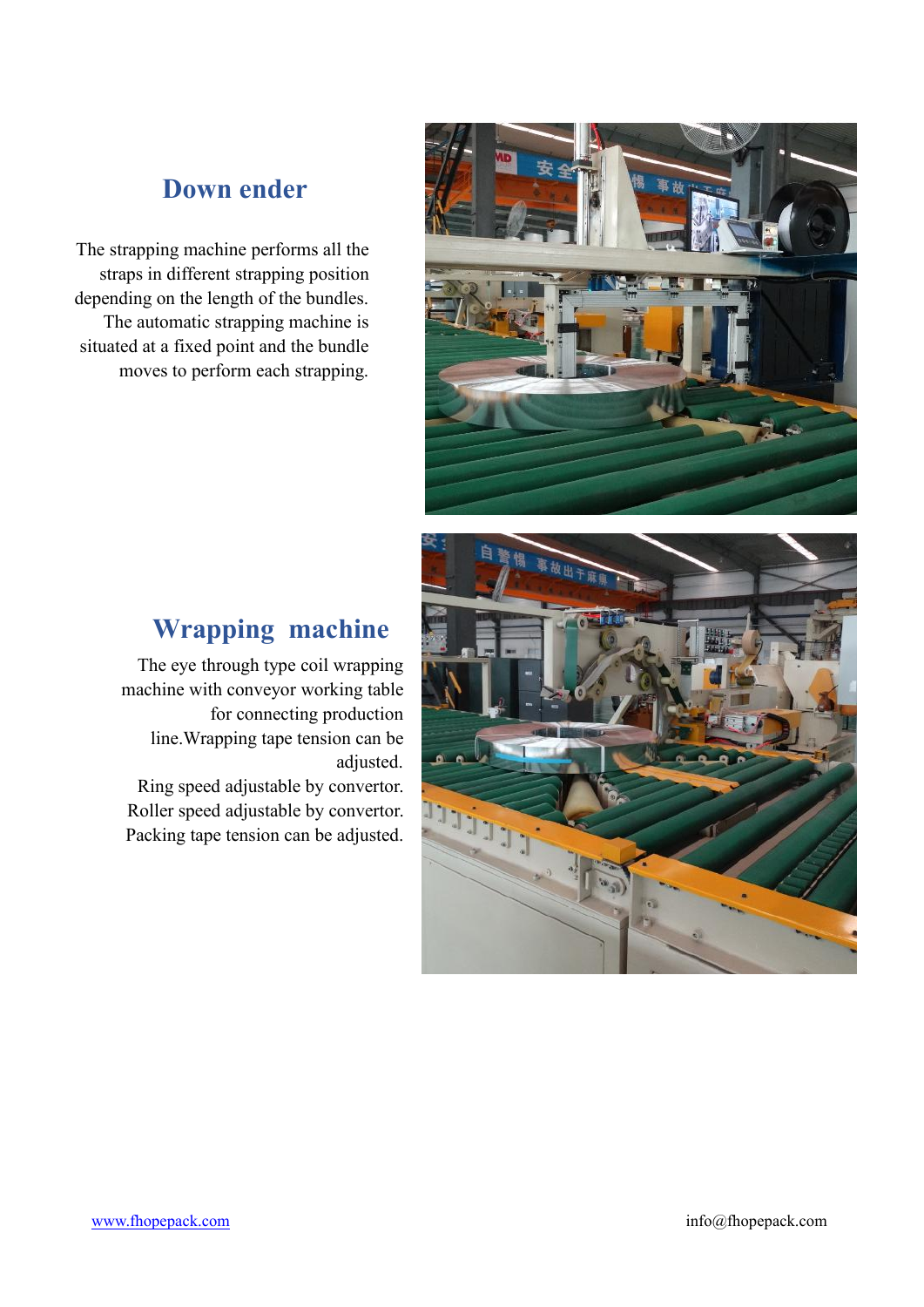

## **Stacking machine**

It is stacking equipment to handling packed coil from conveyor to pallet one by one. It is a Mechanical coil lifter. Mobile lifting coil picking, smooth and fast operation. Mainly composed of a Gantry type mobile mechanism.

### **Operation process:**

- 1. Loading the coil on turnstile.
- 2. Coil down ender lifting the bare coil one by one from turnstile, down ending to conveyor.
- 3. Move coil to strapping table
- 4. Turning the coil for radial strapping.
- 5. Move the coil to wrapping machine & automatic coil wrapping.
- 6. Move coil to centering device for coilposition adjustment.
- 7. Automatic packed coil & stacking one by one on pallet
- 8. Pallet was moved by forklift.